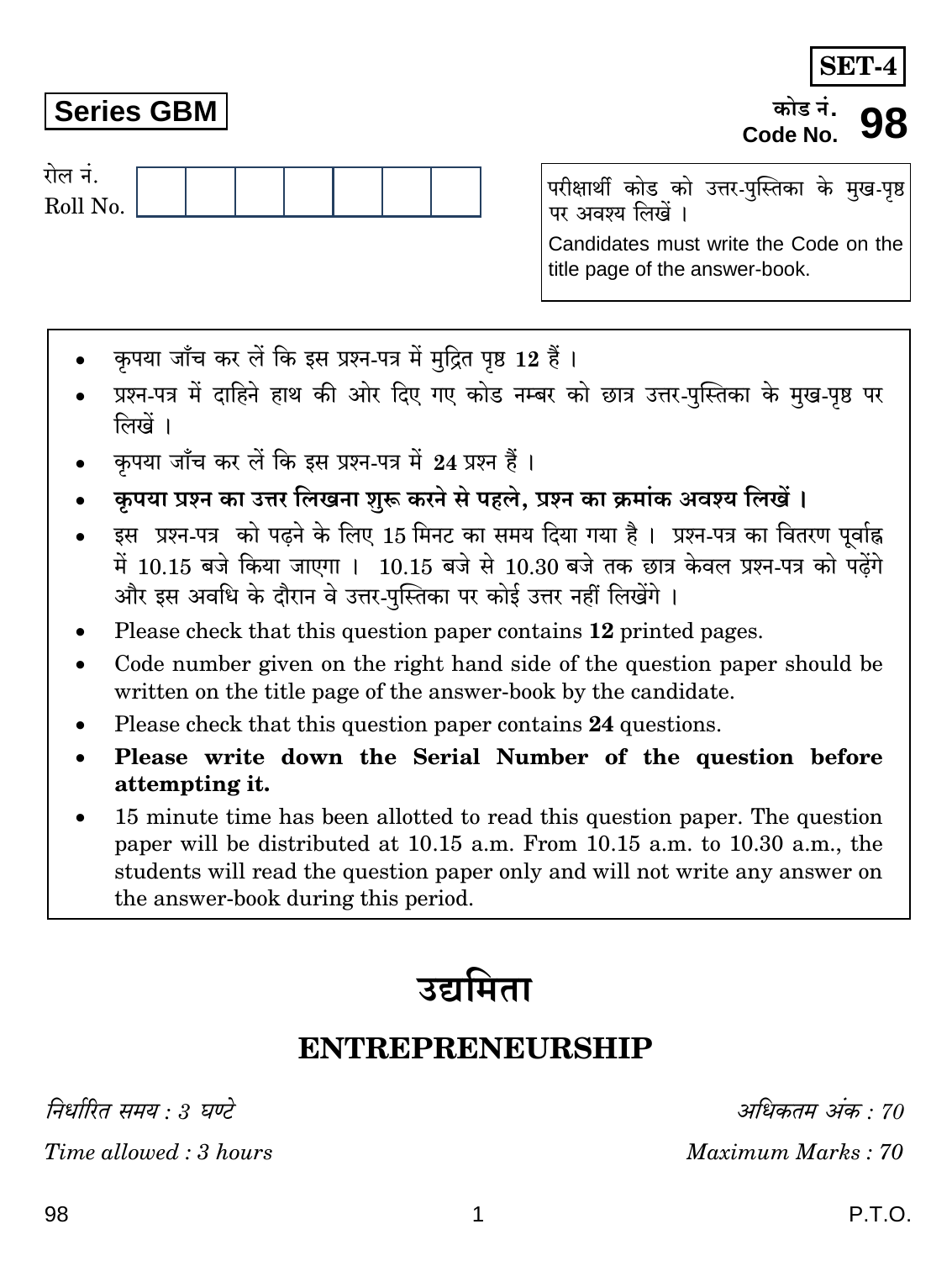मामान्य निर्देश :

- सभी प्रश्न अनिवार्य हैं ।  $(i)$
- प्रश्नों की कुल संख्या 24 है ।  $(ii)$
- प्रत्येक प्रश्न के अंक उसके सामने दिए गए हैं ।  $(iii)$
- प्रश्न संख्या 1 से 5 तक अति लघु-उत्तर वाले प्रश्न हैं, प्रत्येक प्रश्न का 1 अंक है ।  $(iv)$
- प्रश्न संख्या 6 से 10 तक लघु-उत्तर वाले प्रश्न हैं, प्रत्येक प्रश्न के 2 अंक हैं ।  $(v)$
- प्रश्न संख्या 11 से 17 तक दीर्घ-उत्तर I वाले प्रश्न हैं, प्रत्येक प्रश्न के 3 अंक हैं ।  $(vi)$
- प्रश्न संख्या 18 से 21 तक दीर्घ-उत्तर II वाले प्रश्न हैं. प्रत्येक प्रश्न के 4 अंक हैं ।  $(vii)$
- (viii) प्रश्न संख्या 22 से 24 तक निबन्धात्मक उत्तर वाले प्रश्न हैं, प्रत्येक प्रश्न के 6 अंक हैं ।
- प्रश्नों के उत्तर संक्षिप्त और सारगर्भित हों ।  $(ix)$

## **General Instructions:**

- All questions are compulsory.  $(i)$
- There are 24 questions in all.  $(ii)$
- Marks for each question are indicated against it.  $(iii)$
- Questions No. 1 to 5 are Very Short Answer type questions, carrying  $(iv)$  $1$  mark each.
- Questions No. 6 to 10 are Short Answer type questions, carrying 2 marks each.  $(v)$
- Questions No. 11 to 17 are Long Answer  $-1$  type questions, carrying 3 marks  $(vi)$ each.
- $(vii)$ Questions No. 18 to 21 are Long Answer  $-$  II type questions, carrying 4 marks each.
- Questions No. 22 to 24 are Essay type questions, carrying 6 marks each.  $(viii)$
- Answers should be brief and to the point.  $(ix)$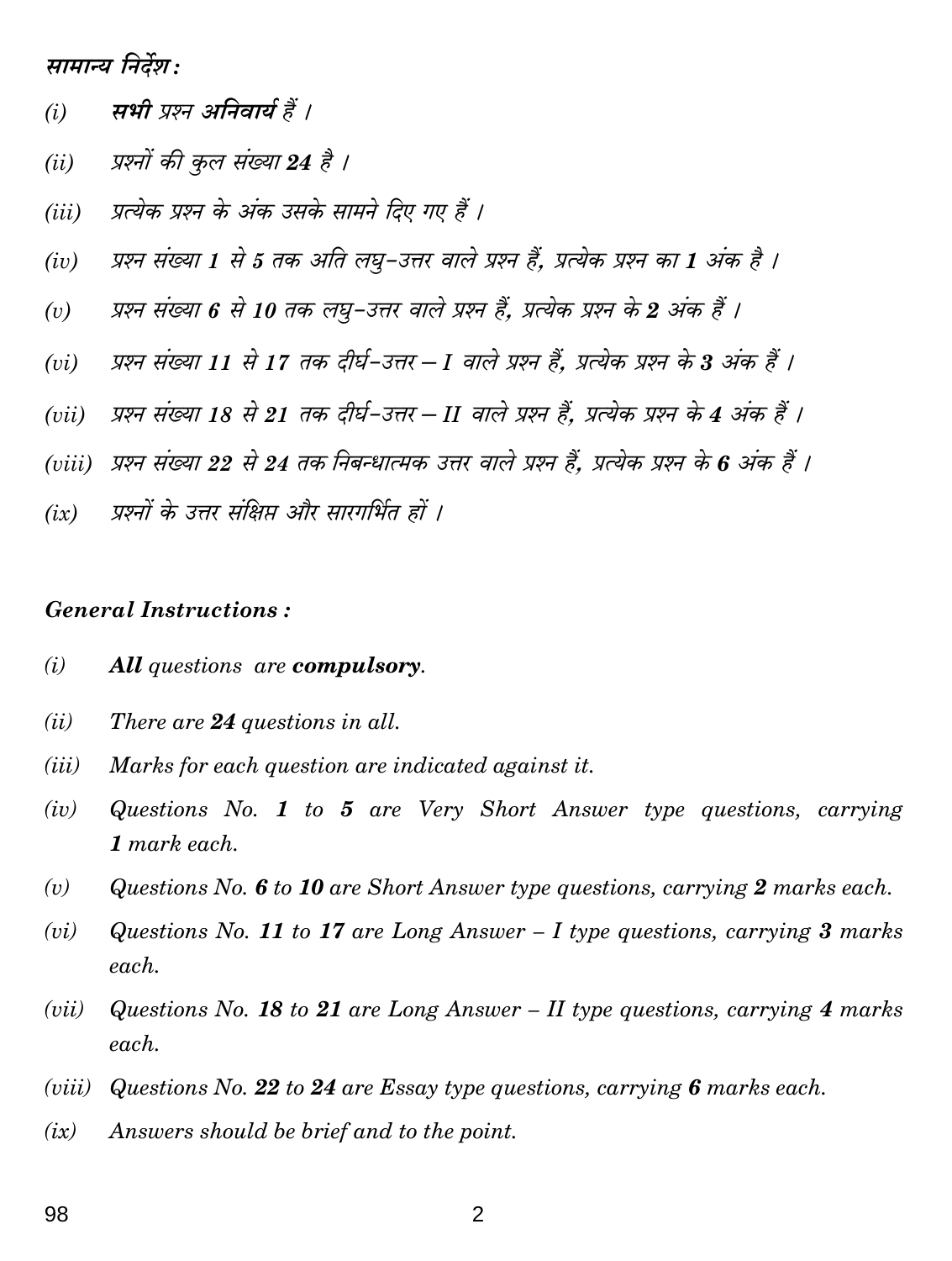Vipin Taneja has completed his Masters degree in Computer Science from IIT, Delhi. He thought of an attractive economic idea which could be implemented to create a business, earn profits and ensure further growth. The idea was to link the different restaurants with the Indian railway network so that while travelling, the railway passengers can order food as per their liking.

List any two elements of the concept discussed above.

- एयर इंडिया अगले पाँच वर्षों में पाकिस्तान तथा अफगानिस्तान में अपनी उडानों का विस्तार  $2.$ करने की योजना बना रही है । इसके लिए 'पेस्टल मॉडल' के अनुसार जिन किन्हीं दो राजनीतिक कारकों को ध्यान में रखना चाहिए उनकी गणना कीजिए । Air India is planning to expand its flights to Pakistan and Afghanistan over the next five years. Enumerate any two political factors that it should consider as per the 'PESTEL Model' for the same.
- 'साझेदारी' तथा 'निजी सीमित कम्पनी' में 'सदस्यों की अधिकतम संख्या' के आधार पर अन्तर 3. स्पष्ट कीजिए । Distinguish between 'Partnership' and 'Private Limited Company' on the hasis of 'maximum number of members'.
- "यह ऐसी प्रक्रिया है जिसमें एक उपयोगी विचार को वाणिज्यिक मूल्य के अनुप्रयोग में  $\overline{4}$ . परिवर्तित किया जाता है । इसमें निरन्तर विश्लेषणात्मक प्रयत्न द्वारा उद्यम अथवा सेवा के विवरण तैयार किए जाते हैं, विपणन रणनीतियों का विकास किया जाता है, वित्त का संगठन किया जाता है तथा प्रचालनों की कार्यनीति बनाई जाती है।" प्रक्रिया की पहचान कीजिए ।

"It is a process which involves the translation of a useful idea into an application which has commercial value. It takes persistent effort to work out analytically the details of the enterprise or service, to develop marketing strategies, to organise finances and strategize operations." Identify the process.

 $\mathcal{I}$ 

 $\mathcal I$ 

 $\mathcal{I}$ 

 $\mathcal{I}_{\mathcal{L}}$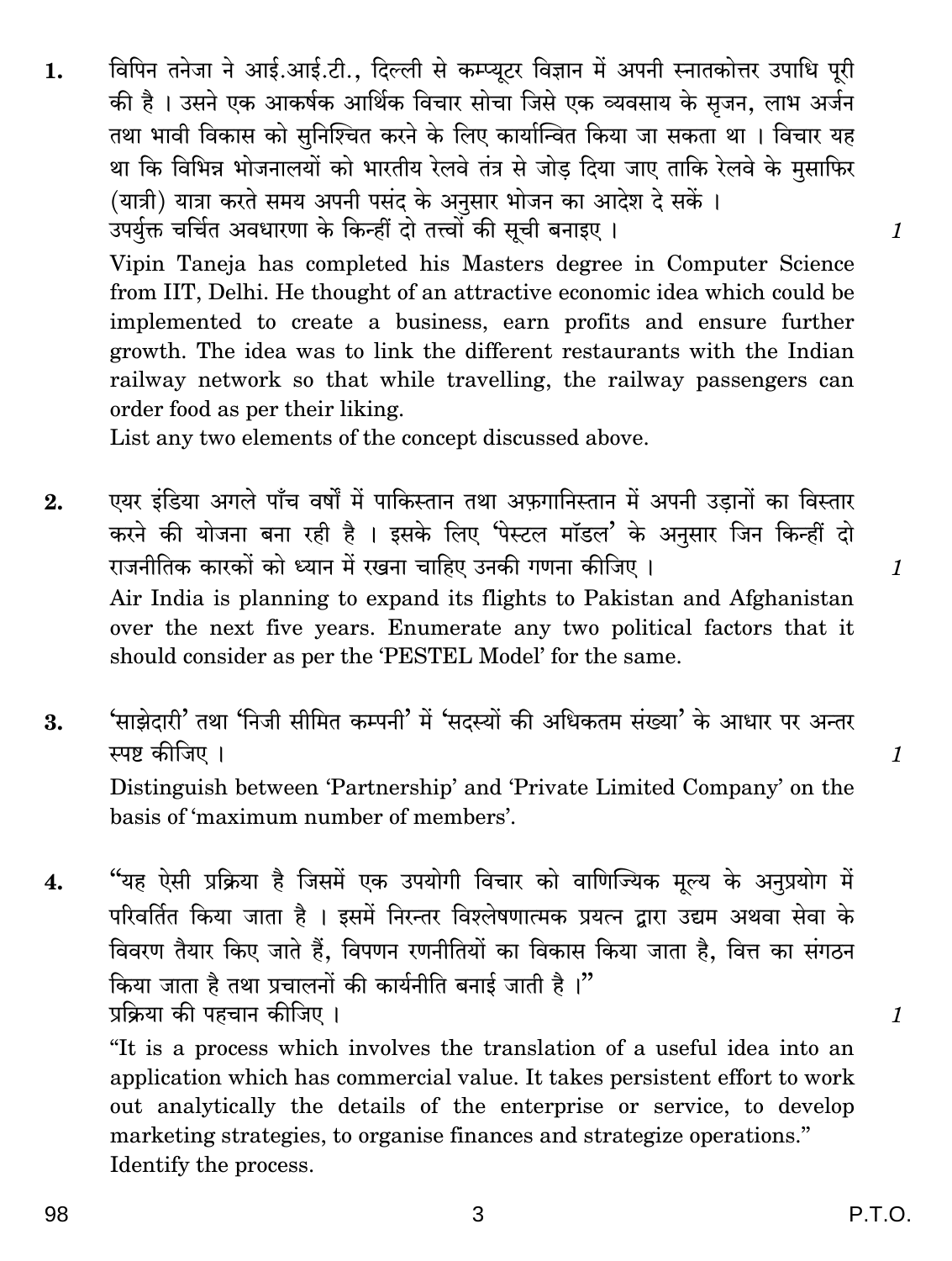'व्यवसाय' को परिभाषित कीजिए । 5. Define 'business'.

नयन ने हाल ही में सी.बी.एस.ई. से मान्यता प्राप्त स्कूल से वरिष्ठ माध्यमिक परीक्षा उत्तीर्ण 6. की है। वह स्वयं का व्यवसाय शुरू करना चाहता था परन्तु शुरू किए जाने वाले व्यवसाय की प्रकृति के बारे में निर्णय नहीं ले पा रहा था । एक दिन, प्रांत:काल सैर के समय, उसके दादाजी पार्क में गिर गए तथा उन्हें चोट लग गई । उसने देखा की उसके दादाजी अकसर .<br>अपनी दवाइयाँ लेना भूल जाते थे । उसने सोचा कि इसी तरह की समस्या का सामना दूसरे बुजुर्ग भी करते होंगे । उसने बुजुर्गों के लिए सैर करते समय उपयोग की जाने वाली एक ऐसी छडी का विकास करने की सोची जिसमें कुछ इलेक्टोनिक उपकरण लगाए जाएँ तथा जिसे बुजुर्ग व्यक्तियों के पारिवारिक लोगों के मोबाइल फोन से जोड़ा जाए ताकि जब वे अपने घर से बाहर जाएँ, तो उनकी अवस्थिति का उनके परिवार के सदस्यों को पता चल जाए। उसने छड़ी में एक समय सूचक भी लगाने की सोची जिससे बुजुर्गों को उनकी दवा लेने के समय की याद दिलाई जा सके ।

उपर्युक्त अनुच्छेद में वर्णित उस अवधारणा को पहचानिए तथा उसके अर्थ का उल्लेख कीजिए जिसने नयन को समस्या के समाधान के लिए विचारों की संरचना में सहायता की ।

Nayan has just passed his Senior Secondary Examination from a CBSE affiliated school. He wanted to start his own business but was undecided about the nature of the business to be started. One day, during the morning walk, his grandfather fell down in the park and was injured. He observed that his grandfather often forgot to take his medicines. He thought that the same problem may be faced by other old people. He thought to develop a walking stick for old people that could be fitted with some electronic devices connected to the mobile phones of the members of their families which could indicate the location of the old people when they go outside their homes. He also thought to fit a timer in the stick that could remind them about the time of taking their medicines.

Identify and state the meaning of the concept described in the above para that helped Nayan in structuring his idea of solving the problem.

- व्यावसायिक गतिविधियों द्वारा निर्माण की जाने वाली किन्हीं दो प्रकार की उपयोगिताओं का 7. उल्लेख कीजिए । State any two types of utilities created by business activities.
- आन्तरिक विस्तार तथा बाह्य विस्तार के बीच अन्तर स्पष्ट कीजिए । 8. Distinguish between internal expansion and external expansion.

 $\overline{2}$ 

 $\overline{2}$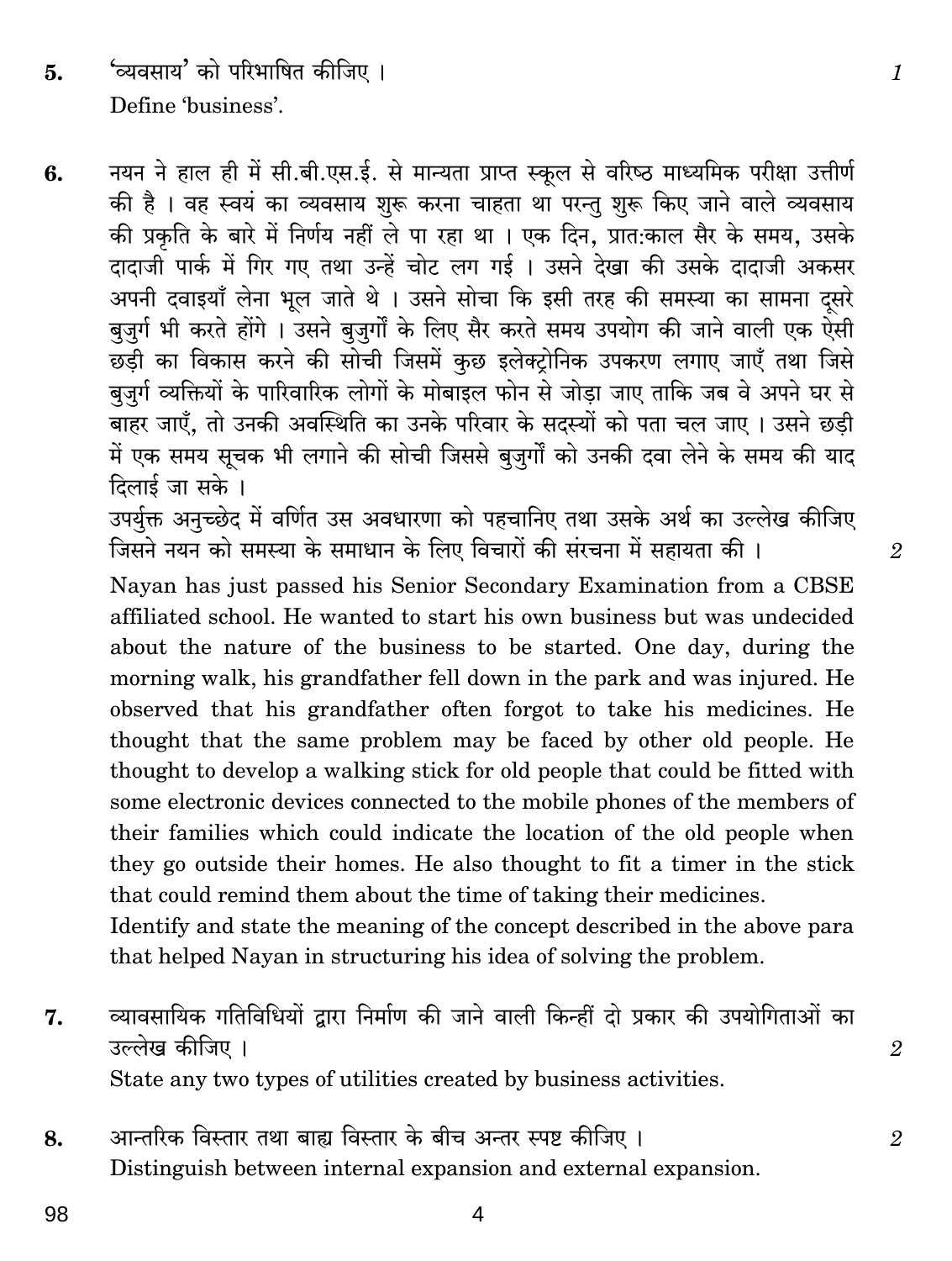कोमल ने एक हर्बल टथपेस्ट उत्पादन इकाई प्रारम्भ की । उसने उत्पाद के लोगो (चिह्न).  $\mathbf{Q}_1$ पैकेजिंग फॉर्मैट तथा लेबलिंग के बारे में निर्णय लिया । उसकी मित्र नेहा ने उससे पछा कि क्या उसने उपर्युक्त वर्णित निर्णय लेते समय उस उद्योग के अन्य उत्पादकों (निर्माताओं) के वैध रूप से मान्यता प्राप्त एकमात्र अधिकारों को ध्यान में रखा है या नहीं ? उस अवधारणा को पहचानते हुए उसका अर्थ बताइए जिसके विषय में नेहा ने कोमल से पछा ।

Komal has started a herbal toothpaste manufacturing unit. She has decided about the logo, packaging format and labelling of the product. Her friend Neha asked her whether she has taken care of the legally recognised exclusive rights of other manufacturers in the industry before taking the above stated decisions?

Identify and give the meaning of the concept about which Neha asked Komal.

| ग्राहकों की संख्या | प्रति ग्राहक बिल की राशि |
|--------------------|--------------------------|
|                    | ₹                        |
| 15                 | 370                      |
| 20                 | 430                      |
| 45                 | 500                      |
| 25                 | 1,000                    |
| 95                 | 1,200                    |

'आयुष जेनरिक मेडिसिन्स' जेनरिक दवाइयाँ बेचने वाली एक केमिस्ट की दुकान है । 10.  $15.2.2016$  को बेची गई दवाइयों का विवरण निम्न प्रकार से है :

प्रति ग्राहक बेची गई दवाइयों की औसत राशि की गणना कीजिए ।

'Ayush Generic Medicines,' a chemist shop sells generic medicines. On 15.2.2016 medicines as per the details given below were sold:

| No. of customers | Per customer billed amount<br>₹ |
|------------------|---------------------------------|
| 15               | 370                             |
| 20               | 430                             |
| 45               | 500                             |
| 25               | 1,000                           |
| 95               | 1,200                           |

Calculate the average amount of medicines sold per customer.

 $\overline{2}$ 

 $\overline{2}$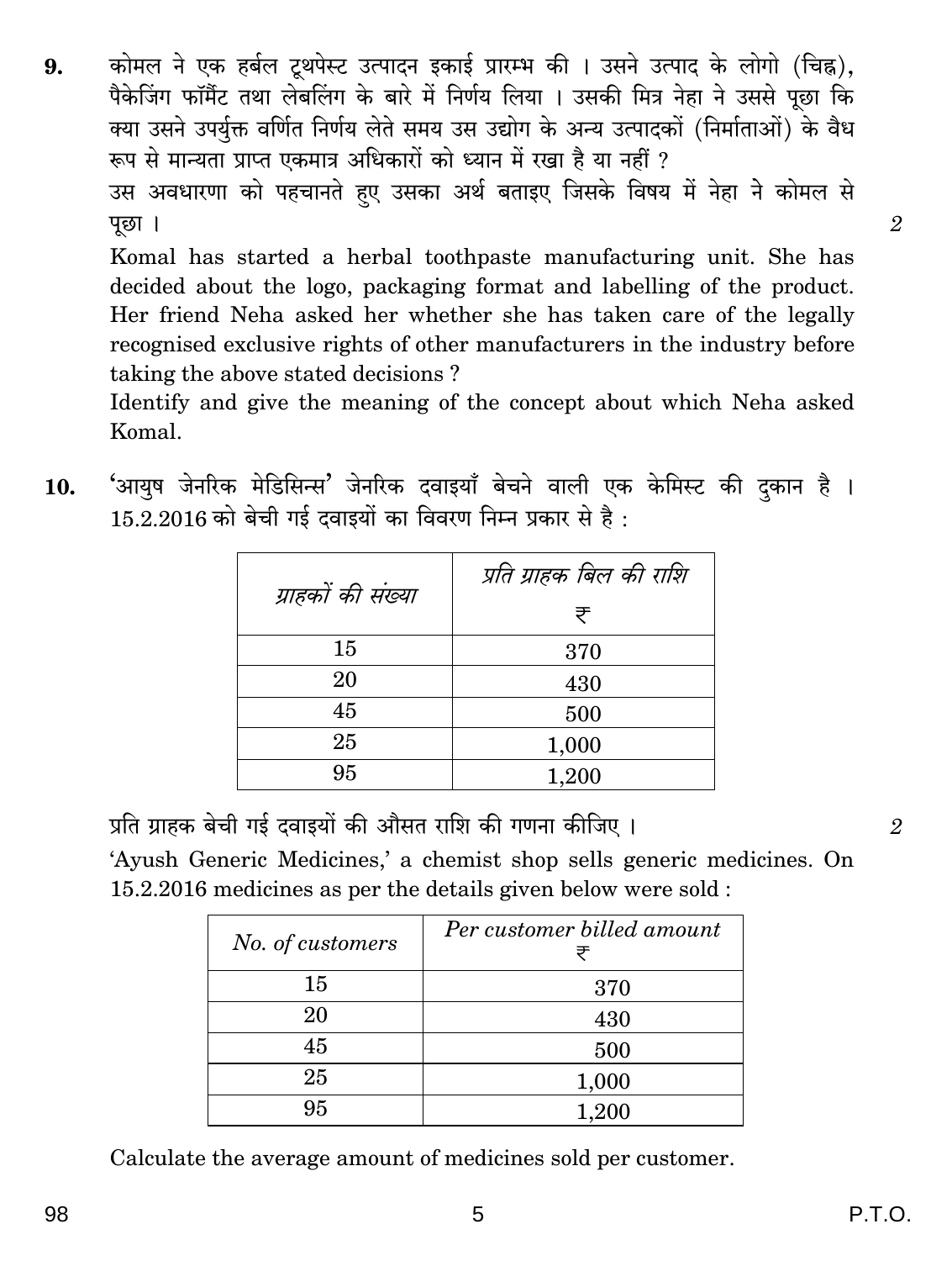'जनता फूड्स लिमिटेड' हैदराबाद के निकट राष्ट्रीय राजमार्ग पर स्थित एक भोजनालय है । 11. जनता फूड्स लिमिटेड की पुस्तकों से निम्नलिखित आँकड़े प्राप्त हुए:

|                    | ₹        |
|--------------------|----------|
| कच्चे माल का स्टॉक | 1,50,000 |
| अल्पकालिक ऋण       | 1,83,000 |
| व्यापारिक लेनदार   | 96,000   |
| व्यापारिक देनदार   | 2,25,000 |
| देय लाभांश         | 1,50,000 |
| देय कर             | 1,32,000 |
| अल्पकालिक निवेश    | 2,28,000 |

उपर्युक्त सूचना से निम्नलिखित की गणना कीजिए:

- (क) सकल कार्यशील पूँजी
- (ख) शुद्ध कार्यशील पूँजी

'Janata Foods Ltd.' is a restaurant situated on a national highway near Hyderabad. The following figures have been extracted from the books of Janata Foods Ltd.:

|                               | ₹        |
|-------------------------------|----------|
| <b>Stock of Raw Material</b>  | 1,50,000 |
| Short-Term Loans              | 1,83,000 |
| <b>Trade Creditors</b>        | 96,000   |
| <b>Trade Debtors</b>          | 2,25,000 |
| Dividend Payable              | 1,50,000 |
| Tax Payable                   | 1,32,000 |
| <b>Short-Term Investments</b> | 2,28,000 |

From the above information, calculate the following :

- **Gross Working Capital**  $(a)$
- (b) Net Working Capital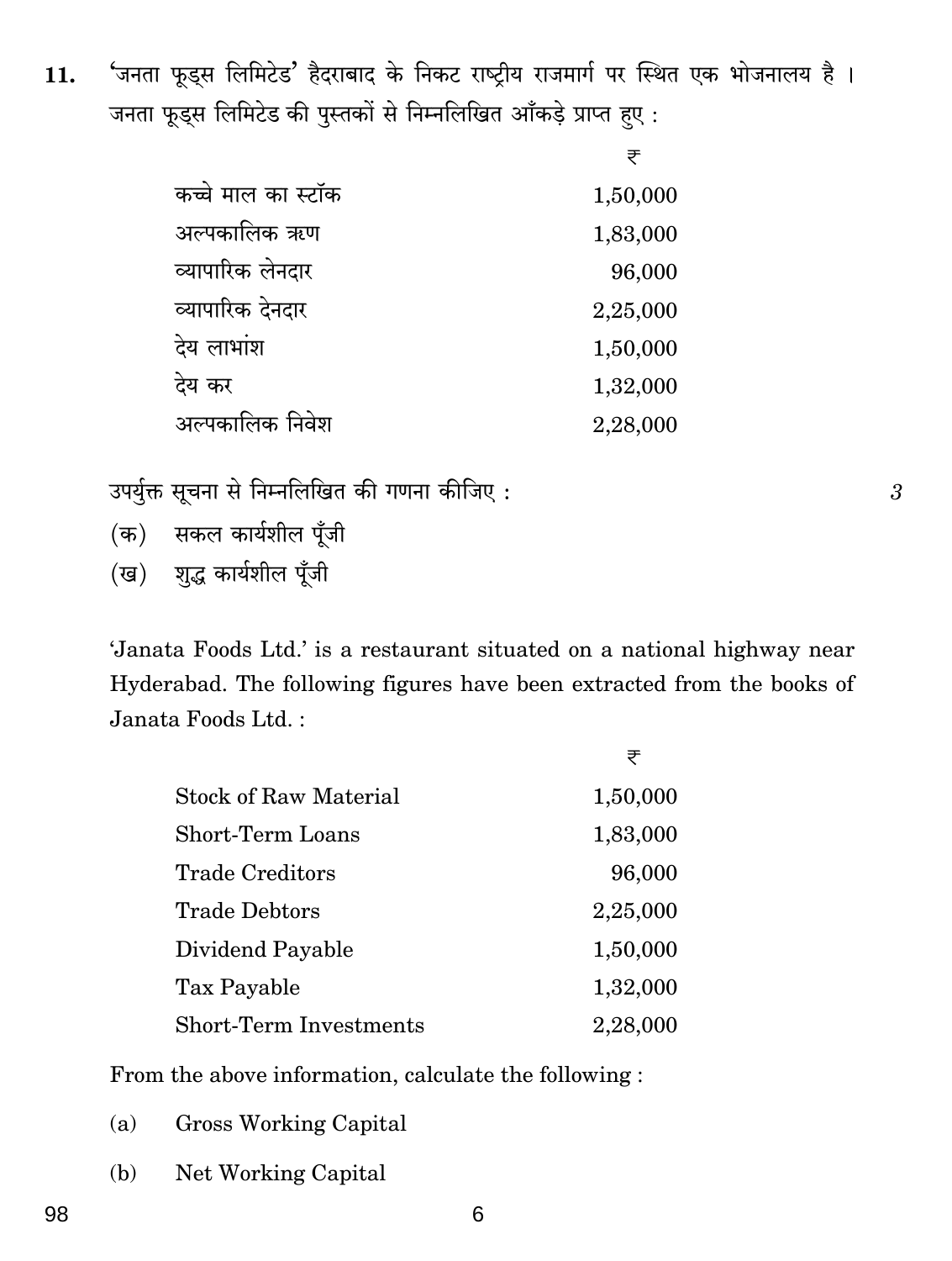हर्षा ने चंडीगढ में हर्बल सौन्दर्य उत्पादों की एक दकान ₹ 9,00,000 की पूँजी से आरम्भ  $12.$ की । उसने 9% वार्षिक ब्याज दर पर भारतीय स्टेट बैंक से ₹ 5.00.000 का ऋण लिया । 31 मार्च, 2016 को समाप्त हुए वर्ष में उसकी बिक्री  $\bar{\tau}$  20,90,000 थी तथा बेचे गए माल की लागत ₹ 15,30,000 थी। उसने मासिक ₹ 11,000 दुकान के किराए का भुगतान किया तथा अपने कर्मचारियों को मासिक ₹ 25,000 वेतन का भगतान किया । कर दर 30% है । समता पर प्रत्याय की गणना कीजिए ।

Harsha started her herbal beauty products shop in Chandigarh with a capital of  $\overline{\tau}$  9,00,000. She took a loan of  $\overline{\tau}$  5,00,000 from the State Bank of India at 9% p.a. interest. During the year ended  $31<sup>st</sup>$  March, 2016 her sales were  $\overline{\tau}$  20,90,000 and the cost of goods sold was  $\overline{\tau}$  15,30,000. She paid monthly rent of the shop  $\overline{z}$  11,000 and a monthly salary of  $\overline{\tau}$  25,000 to the employees. The tax rate is 30%.

Calculate the Return on Equity.

महेश 20 वर्ष का एक नौजवान है । उसने एक औद्योगिक प्रशिक्षण संस्थान से दर्जी का कोर्स 13. किया है। वह एक आधुनिक जगह, जहाँ पर विभिन्न बहराष्ट्रीय कम्पनियों में कार्यरत नवयुवक व नवयवतियाँ रहती हैं, में एक बड़े आकार की दर्जी की दुकान आरम्भ करना चाहता है। वह अपने एक मित्र, जिसने टेक्सटाइल डिज़ाइनिंग में डिप्लोमाँ कोर्स किया हुआ है, के पास दर्जी की दकान आरम्भ करने के बारे में चर्चा करने के लिए गया । उसके मित्र ने यह सुझाव दिया कि एक लिखित प्रपत्र तैयार किया जाए जिसमें एक नया उपक्रम प्रारम्भ करने में निहित सभी प्रासंगिक बाह्य एवं आन्तरिक तत्त्वों का औपचारिक रूप से वर्णन हो । इससे न केवल प्रस्तावित उपक्रम की सम्भाव्यता एवं व्यवहार्यता को समझने में सहायता मिलेगी अपित् विचार की प्रगति एवं क्रियान्वयन के मार्ग में आने वाली अडचनों के लिए प्रावधान करने एवं उनका मूल्यांकन करने में भी सुविधा मिलेगी।

महेश ने अपने मित्र के साथ जिस अवधारणा पर चर्चा की उसके महत्त्व के किन्हीं छ: बिन्दुओं का उल्लेख कीजिए ।

Mahesh is a young man of 20 years. He has completed a tailoring course from an industrial training institute. He wants to start a big-size tailoring shop in a modern locality where young men and women working in various multinational companies live. He went to one of his friends who had completed a diploma course in textile designing to discuss about the opening of the tailoring shop. His friend advised him to prepare a written document describing formally all the relevant external and internal elements involved in starting a new venture. It will not only help in understanding the feasibility and viability of the proposed venture but also facilitate in assessing and making provisions for the bottlenecks in the progress and implementation of the idea.

State any six points of importance of the concept discussed by Mahesh with his friend.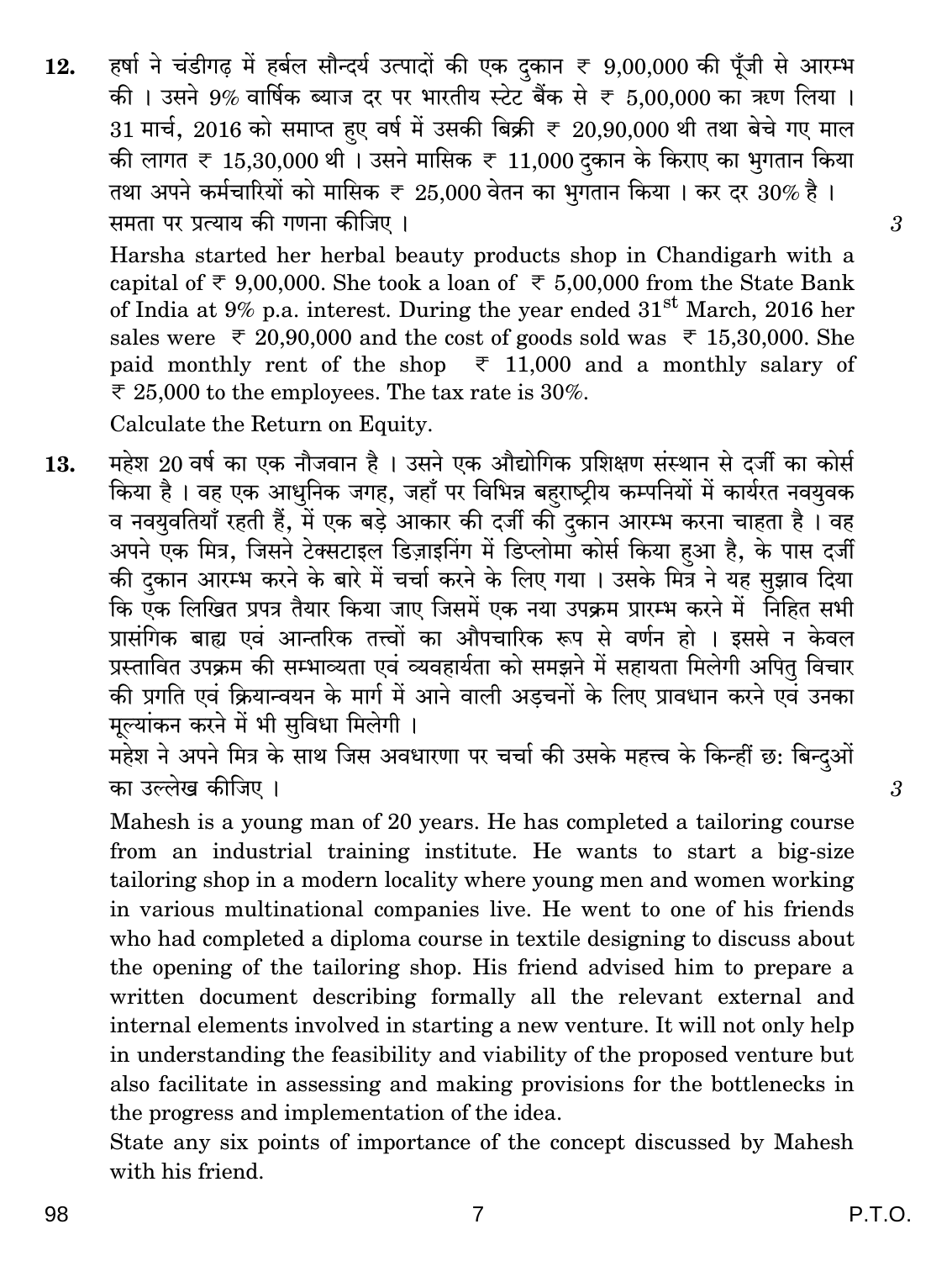- दो वर्ष पूर्व गोपाल ने अपने गृह नगर, विशाखापट्टनम में छोटे पैमाने पर कम वसा वाली तथा 14. चीनी-रहित आइसक्रीम का उत्पादन आरम्भ किया । कुछ समय पश्चात उसकी आइसक्रीम स्वास्थ्य के प्रति सजग युवा ग्राहकों तथा विशेषकर ऐसे वृद्धों में जो शुगर की बीमारी अथवा किसी प्रकार के हृदय रोग से ग्रस्त थे, के मध्य लोकप्रिय हो गई। आइसक्रीम की लोकप्रियता के कारण इसकी माँग कई गुना बढ गई । गोपाल अपनी सीमित पूँजी तथा सीमित प्रबन्धन योग्यता के कारण इसे पुरा करने में असमर्थ है। गोपाल ने यह भी अनुभव किया कि जब भी वह बीमार हो जाता है, तो उसका व्यवसाय अस्थायी रूप से बन्द हो जाता है। इस समस्या के समाधान हेतु उसने अपने मित्र मोहन को व्यवसाय में प्रवेश कराने का निर्णय लिया, जिसने हाल ही में अपनी एम.बी.ए. पूरी की है तथा वह व्यवसाय के विस्तार हेतु धन निवेश करने के लिए तैयार है। मोहन ने गोपाल को उनकी फर्म का पंजीकरण कराने का परामर्श भी दिया।
	- उपर्युक्त अनुच्छेद में इंगित किन्हीं तीन सीमाओं का उल्लेख कीजिए जिनसे गोपाल का  $(\overline{a})$ व्यवसाय पीडित था ।
	- मोहन ने गोपाल को फर्म का पंजीकरण कराने का परामर्श क्यों दिया ? (ख)

Two years ago Gopal started manufacturing low fat, sugar-free ice-cream on a small scale basis in his home town, Vishakhapatnam. After some time his ice-cream became popular among health conscious young customers and old persons specially those having diabetes or some heart ailment. Because of the popularity of the ice-cream the demand has increased manyfold. Gopal is unable to meet the same, because of his limited managerial ability and limited capital. Gopal also felt that whenever he fell sick his business was temporarily closed. To overcome this problem he decided to admit in the business his friend Mohan who has recently completed his MBA and is ready to invest money for the expansion of the business. Mohan advised Gopal to get their firm registered.

- State three limitations indicated in the above para from which  $(a)$ Gopal's business suffered.
- (b) Why did Mohan advise Gopal to get the firm registered?

ऐसे किन्हीं छ: कारकों की सूची बनाइए जो किसी व्यावसायिक उद्यम के प्रकार के चयन को 15. प्रभावित करते हैं। List any six factors that may affect the selection of a form of business enterprise.

8

 $\overline{3}$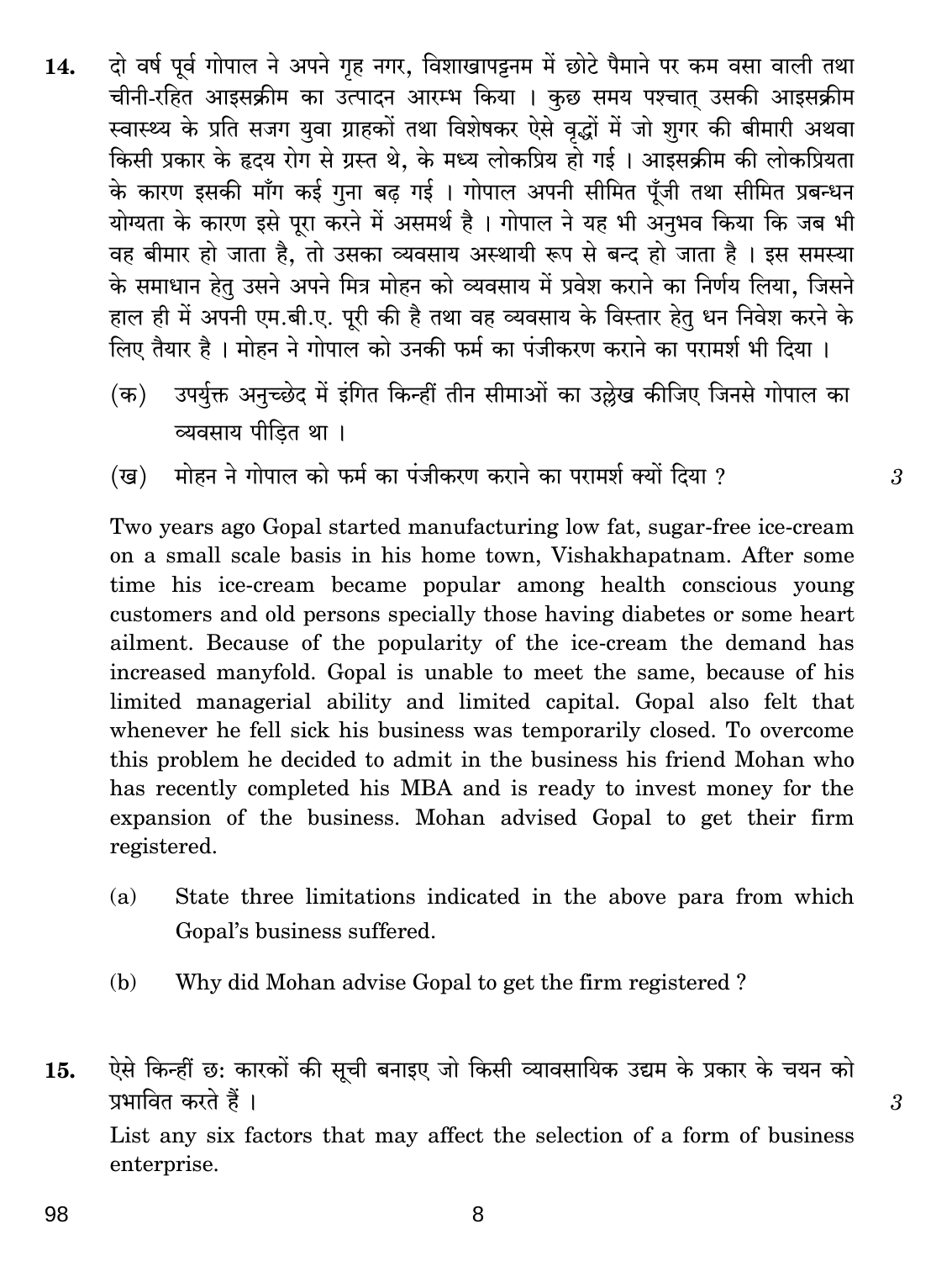- "अल्प अथवा दीर्घ अवधि उद्देश्यों की स्थापना तथा समय-सीमा को मात्रात्मक मापकों में 16. समाहित करने के लिए कुछ नियमों की आवश्यकता होती है।" उपर्युक्त पंक्तियों में वर्णित अवधारणा की पहचान के पश्चात इसके नियमों को समझाइए । "Establishment of short or long term objectives and incorporating deadlines in quantifiable measures requires some rules." After identifying the concept described in the above lines explain its rules.
- एक बहराष्ट्रीय रेस्तराँ शृंखला कम्पनी, ऐल्फा लिमिटेड ने चार भारतीय कम्पनियों को भारत के 17. महानगरों में रॉयल्टी भुगतान तथा मानक प्रचालन प्रक्रियाओं के अनुपालन के बदले रेस्तराँ स्थापित करने के लिए एकमात्र अधिकार प्रदान किए । भारतीय कम्पनियों ने स्थानीय कामगारों को नियुक्त करने तथा बचे हुए खाने को ज़रूरतमंदों में बाँटने का निर्णय लिया तथा इसका प्रावधान ऐल्फा लिमिटेड के साथ हए अनुबन्ध में किया।
	- उपर्युक्त अनुच्छेद में वर्णित अवधारणा की पहचान कीजिए तथा इसका अर्थ बताइए । (क)
	- ऐल्फा लिमिटेड द्वारा भारतीय कम्पनियों के साथ किए जाने वाले अनुबन्ध के मुख्य (ख) घटकों की सूची बनाइए ।
	- ऐसे किसी एक मुल्य की पहचान भी कीजिए जो भारतीय कम्पनियाँ अनुबन्ध के द्वारा  $(\pi)$ समाज को सम्प्रेषित करना चाहती हैं।

Alpha Ltd., a multinational restaurant chain company, gives an exclusive right to four Indian companies to set up the restaurants in metropolitan cities in India in return for their payment of royalties and conformance to standardized operating procedures. Indian companies decided to employ local workers and to distribute left-over food amongst the needy as a provision in the agreement with Alpha Ltd.

- Identify and give the meaning of the concept discussed in the  $(a)$ above para.
- $(b)$ List the main ingredients of the agreement that Alpha Ltd. will enter into with the Indian companies.
- Also, identify any one value which the Indian companies want to  $\epsilon$ communicate to the society through the agreement.
- एक उद्यमी द्वारा प्रवृत्ति पहचान के तरीकों का संक्षेप में वर्णन कीजिए । 18. Describe briefly the ways in which an entrepreneur spots trends.
- ऐसे किन्हीं चार कारकों को समझाइए जिनसे प्रभावी कर्मचारी सम्बन्धों की स्थापना होती है । 19.  $\boldsymbol{\mathcal{A}}$ Explain any four factors that lead to effective employee relationships.

 $\overline{4}$ 

 $\overline{3}$ 

3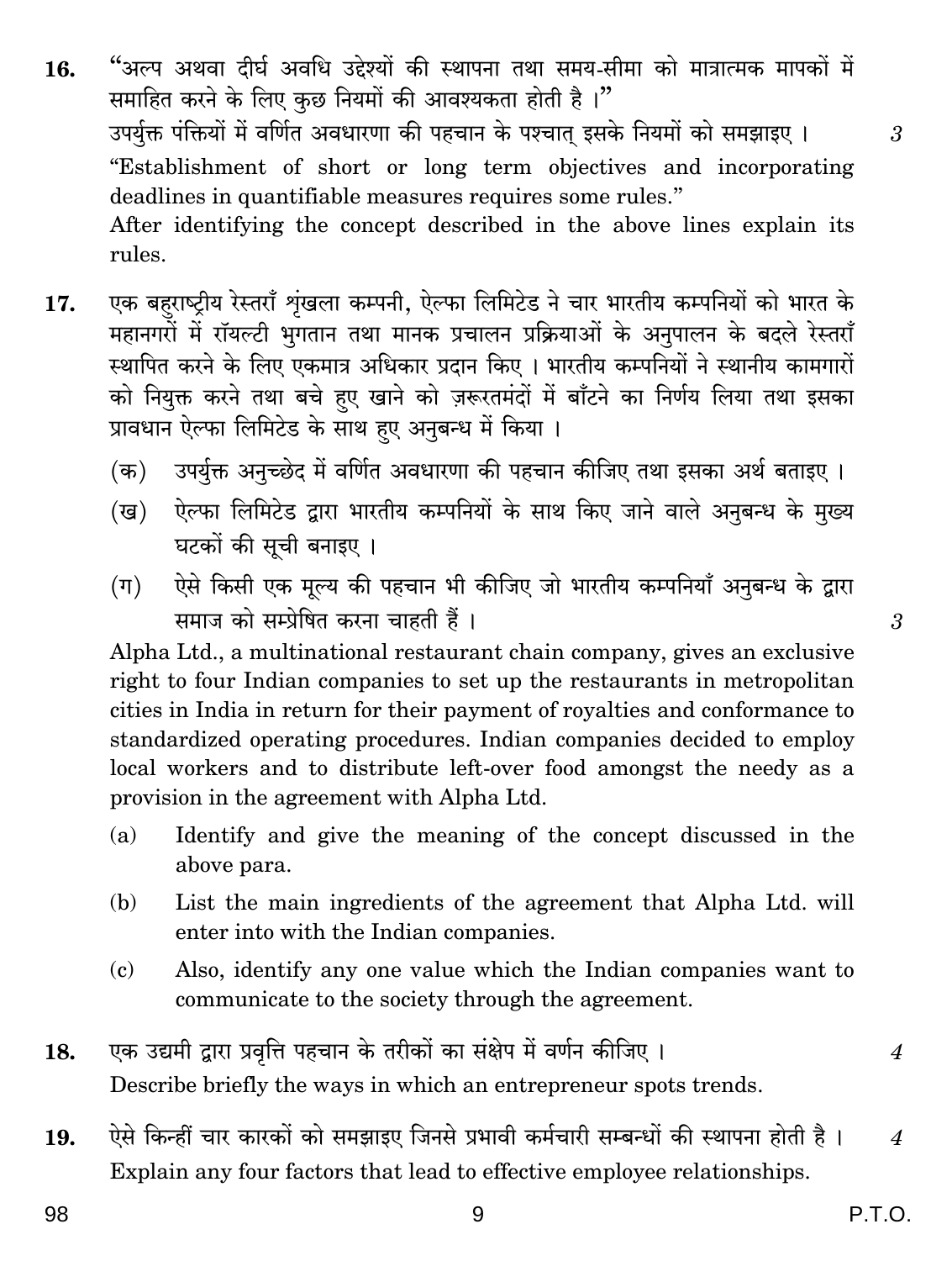- कमल ने 'स्ट्राँग मसल्स जिम' नाम से एक जिम आरम्भ किया । उसने अधिक संख्या में 20. विभिन्न प्रकार की मशीनें एवं उपकरण लगाए तथा ग्राहकों को मशीनों के उपयोग में सहायता के लिए प्रशिक्षित प्रशिक्षक नियुक्त किए । आरम्भ में उसने प्रति घण्टा कम शुल्क रखा ताकि ग़रीब परिवारों के नवयुवक एवं नवयुवतियाँ भी जिम की सुविधाओं का उपयोग कर सकें । बहत शीघ्र उसका जिम लोकप्रिय हो गया तथा उसने तीन पारियों में प्रचालन आरम्भ कर दिया । इसके लिए उसने अतिरिक्त प्रशिक्षकों की नियुक्ति की । उसने अतिरिक्त मशीनें भी लगाईं ताकि अधिक ग्राहकों को प्रवेश दिया जा सके । दो वर्षों में वह अच्छा लाभ कमाने लगा। उसने पास के ही एक भवन को किराए पर ले लिया तथा स्थानीय वरिष्ठ नागरिकों के लिए एक 'मनोरंजन तथा हेल्थ क्लब' बहुत कम फीस पर आरम्भ किया। उसने युवा लड़कों एवं लडकियों को प्रधान मंत्री द्वारा प्रारम्भ किए गए सफाई अभियान में भाग लेने के लिए भी उत्साहित किया । वे इसके लिए सहमत हो गए तथा उन्होंने 'स्टाँग मसल्स जिम' एवं 'मनोरंजन तथा हेल्थ क्लब' के खुलने के एक घण्टे पूर्व प्रतिदिन आस-पास के क्षेत्रों की सफाई के लिए समय देना प्रारम्भ कर दिया ।
	- कमल की उद्यमिता के अन्तर्गत हुए व्यवसाय फैलाव के प्रकार (विस्तार) को (क) पहचानिए एवं समझाइए ।
	- ऐसे किन्हीं दो मूल्यों की पहचान भी कीजिए जिन्हें कमल प्रचारित करना चाहता था। (ख)

 $\overline{4}$ 

Kamal started a gym named as 'Strong Muscles Gym'. He installed large number of machines and equipments of different types and appointed trained trainers to help the customers in the use of machines. Initially he kept a low fee per hour so that the boys and girls belonging to poor families may also avail the facilities of the gym. Very soon his gym became popular and he started operating in three shifts. For this, he appointed additional trainers. He also installed extra machines so that more customers could be enrolled. In two years, he started earning good profits. He took a nearby building on rent and started a 'Recreation and Health Club' for the senior citizens of the locality on very nominal charges. He also encouraged young boys and girls to participate in the cleanliness drive started by the Prime Minister. They agreed and started giving one hour daily for the cleanliness of the nearby areas, before the opening of the 'Strong Muscles Gym' and the 'Recreation and Health Club'.

- Identify and explain the type of business expansion that took place  $(a)$ under the entrepreneurship of Kamal.
- $(b)$ Also, identify any two values that Kamal tried to propagate.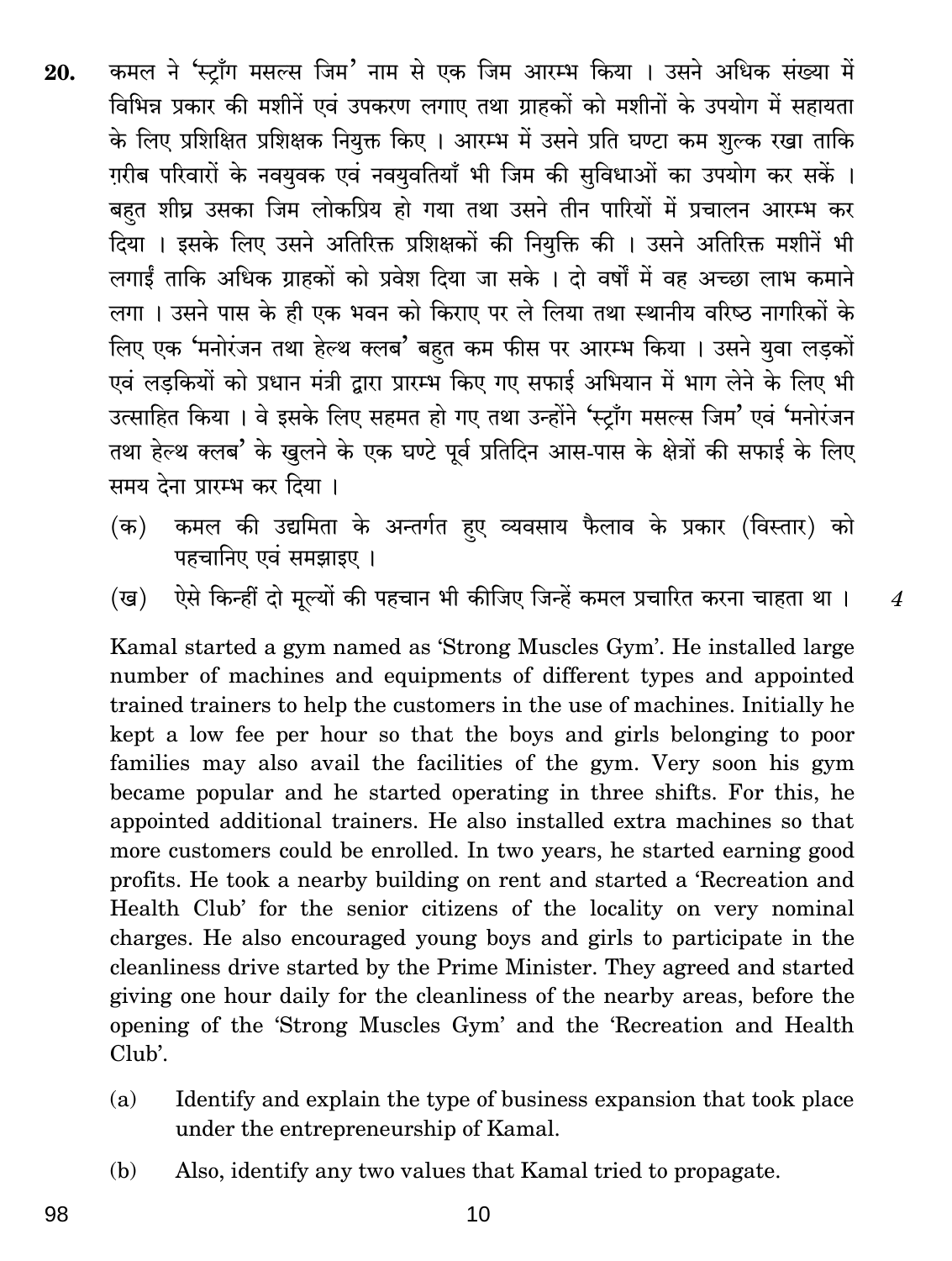- गीता ने रसायन अभियांत्रिकी में बी.टेक. एक प्रसिद्ध भारतीय प्रौद्योगिकी संस्थान से पूरी की 21. है । वह एक ऐसी रसायन उत्पादन इकाई प्रारम्भ करना चाहती है जिसमें ऐसे रसायनों का उत्पादन किया जाएगा जिनका उपयोग ऑटोमोबाइल की कलरिंग में होगा तथा जिन्हें आजकल दसरे देशों से आयात किया जाता है। गीता द्वारा उपयोग की जाने वाली तकनीक नई तथा अप्रयक्त है जिसमें ज्यादा जोखिम के साथ ज्यादा विकास की सम्भाव्यता है । वह अपनी परियोजना के लिए ऐसे स्रोत से धन एकत्र करना चाहती है जो प्रारम्भिक स्तर पर उसकी परियोजना को बीज पूँजी के रूप में निजी समता पूँजी प्रदान करे ताकि वह अपने विचारों को मूर्त रूप दे सके ।
	- (क) गीता को वित्त के उस स्रोत की सलाह दीजिए जहाँ से वह अपनी परियोजना के लिए धन एकत्रित कर सके ।
	- उपर्युक्त (क) में सुझाए गए स्रोत का अर्थ दीजिए तथा इस स्रोत की किन्हीं चार (ख) विशेषताओं का उल्लेख कीजिए।

Geeta has completed her B.Tech. in Chemical Engineering from a famous Indian Institute of Technology. She wants to start a chemical production unit wherein such chemicals will be produced which are used in automobile colouring and are being imported from other countries now a days. The technology to be used by Geeta is new and untried involving high risk factors along with high growth potential. She wants to raise funds for her project from such a source that provides private equity capital as seed funding to early stage, to give shape to her ideas.

- Suggest Geeta the source of finance from where she can fund her  $(a)$ project.
- $(b)$ Give the meaning of the source suggested in (a) above and state any four features of this source.
- अपने उत्पादों को प्रतियोगियों के उत्पादों से भिन्नता प्रदान करने के लिए विपणनकर्ता उत्पादों 22. को कोई नाम देते हैं । अवधारणा की पहचान के पश्चात्, इसके विभिन्न प्रकारों का नाम बताते हए प्रत्येक के दो-दो उदाहरण दीजिए।

In order to distinguish their products from that of their competitors, the marketers give some names to their products. After identifying the concept, name and give two examples each of its different types.

6

 $\overline{\boldsymbol{4}}$